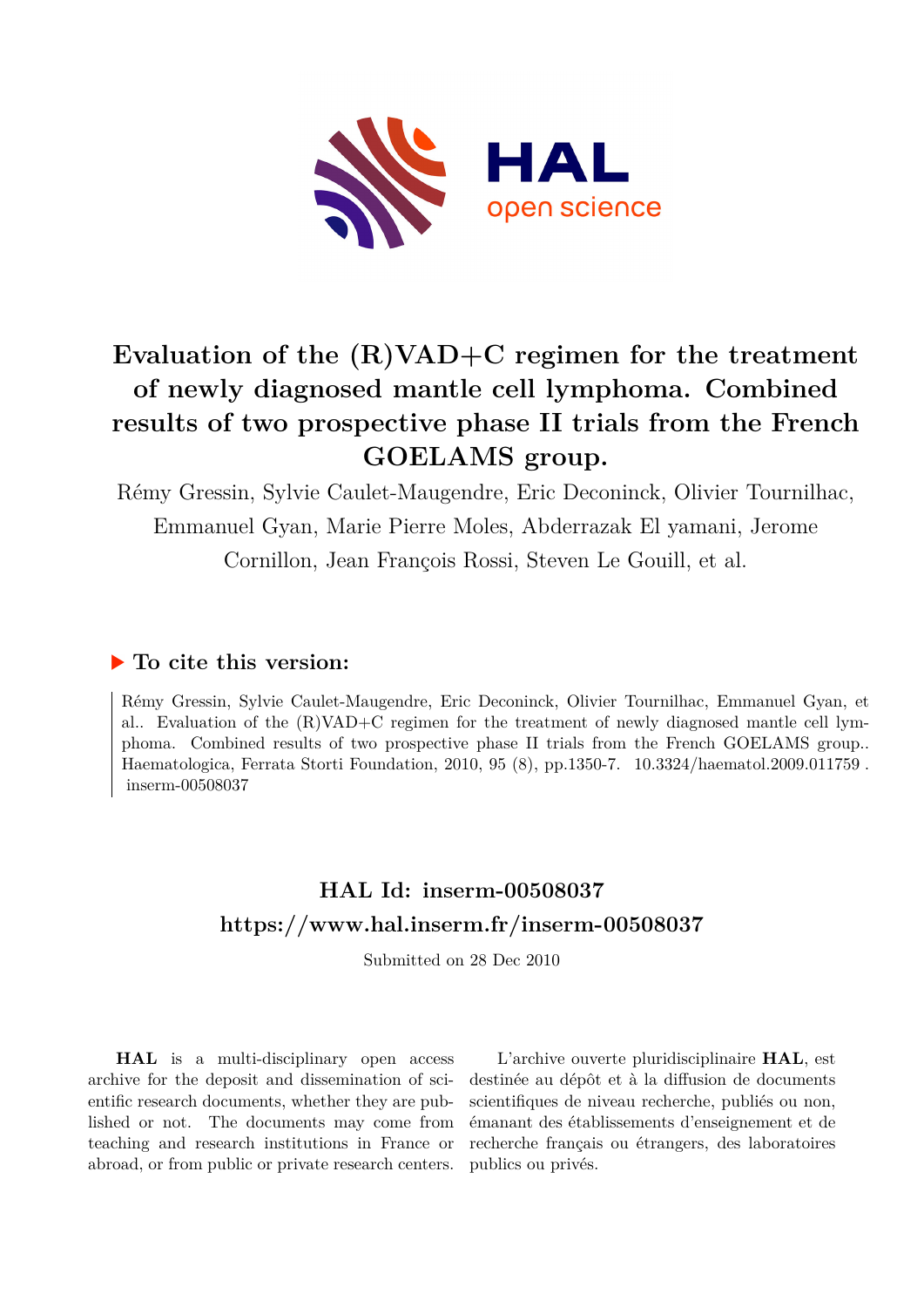## **Evaluation of the (R)VAD+C regimen for the treatment of newly diagnosed mantle cell lymphoma. Combined results of two prospective phase II trials from the French GOELAMS group**

Rémy Gressin,<sup>12</sup> Sylvie Caulet-Maugendre,<sup>3</sup> Eric Deconinck,<sup>4</sup> Olivier Tournilhac,<sup>5</sup> Emmanuel Gyan,<sup>6</sup> Marie Pierre Moles,<sup>7</sup> Abderrazak El Yamani,<sup>8</sup> Jerome Cornillon,<sup>9</sup> Jean François Rossi,<sup>10</sup> Steven Le Gouill,<sup>11</sup> Gérard Lepeu,<sup>12</sup> Ghandi Damaj,<sup>13</sup> Philippe Solal Celigny,<sup>14</sup> Hervé Maisonneuve,<sup>15</sup> Bernadette Corront,<sup>16</sup> Jean Pierre Vilque, $^\text{47}$  Philippe Casassus, $^\text{18}$  Thierry Lamy, $^\text{3}$  Marc Colonna, $^\text{19}$  and Philippe Colombat $^\text{6}$ for the French GOELAMS group

1 Centre Hospitalo-Universitaire (CHU) de Grenoble; <sup>2</sup> INSERM, U 823, Institut Albert Bonniot, Grenoble; <sup>3</sup> CHU de Rennes; °CHU de Besançon; 5CHU de Clermont-Ferrand; 6CHU de Tours; 7CHU d'Angers; 8Centre Hospitalier (CH) de Le Mans; °Institut de cancérologie de la Loire, Saint Etienne; <sup>10</sup>CHU Montpellier; <sup>11</sup>CHU Nantes; <sup>12</sup>CH d'Avignon; <sup>13</sup>CHU d'Amiens; <sup>14</sup>Clinique Victor Hugo de Le Mans; <sup>15</sup>CH La Roche sur Yon; <sup>16</sup>CH d'Annecy; <sup>17</sup>Centre anticancéreux Baclesse de Caen; <sup>18</sup>CHU de Bobigny; <sup>19</sup>lsere's Cancer Registry, Grenoble, France

**ABSTRACT**

#### **Background**

There is currently no international consensus for first-line treatment (prior to autologous stem cell transplantation) in mantle cell lymphoma patients. Here, we investigated the efficacy and tolerance of VAD associated with chlorambucil (VAD+C) and rituximab or not before autologous stem cell transplantation.

#### **Design and Methods**

Between 1996 and 2005, 113 previously untreated mantle cell lymphoma patients were enrolled in two consecutive prospective phase II studies. Responses and response factors to the (R)VAD+C regimen were evaluated. The survival prognostic value of the MIPI score and Ki67 were also analyzed.

#### **Results**

The induction phase of 4 courses of (R)VAD+C showed very low hematologic and extra-hematologic toxicity (grade 3-4 thrombopenia and neutropenia, 9% and 2.7%, respectively and grade 3-4 extra-hematologic toxicities, 1.6%). Overall and complete response rates were 73% and 46%, respectively, and rose to 83% and 51% for the 70% of patients with less than two independent response factors (LDH, B symptoms and lymphocytosis). At the end of treatment, 65% of patients were in complete remission. Progression free and overall survival were significantly better in the transplanted population. The MIPI score was confirmed as a predictor of survival. Ki67, serum LDH, Performance Status (PS) and B symptoms were identified as independent prognostic factors of survival. A prognostic scoring system could stratify patients into three risk groups with markedly different median overall survival of 112, 44 and 11 months, respectively.

#### **Conclusions**

The (R)VAD+C is an effective regimen with very low toxicity. In addition to the MIPI score, Ki67 expression provides additional independent prognostic information for the prediction of overall survival (*ClinicalTrials.gov Identifier: NCT00285389*).

Key words: autologous stem cell transplantation, mantle cell lymphoma, chlorambucil.

*Citation: Gressin R, Caulet-Maugendre S, Deconinck E, Tournilhac O, Gyan E, Moles MP, El Yamani A, Cornillon J, Rossi JF, Le Gouill S, Lepeu G, Damaj G, Solal Celigny P, Maisonneuve H, Corront B, Vilque JP, Casassus P, Lamy T, Colonna M, and Colombat P for the French GOE-LAMS group. Evaluation of the (R)VAD+C regimen for the treatment of newly diagnosed mantle cell lymphoma. Combined results of two prospective phase II trials from the French GOELAMS group. Haematologica 2010;95(8):1350-1357: doi:10.3324/haematol.2009.011759*

*©2010 Ferrata Storti Foundation. This is an open-access paper.*

*Manuscript received on June 10, 2009. Revised version arrived on February 15, 2010. Manuscript accepted on February 15, 2010.*

*Correspondence: Rémy Gressin, Département d'Onco-Hématologie, CHU Michallon, BP217, 38043 Grenoble cedex 09 France/Team 7, INSERM-Université Joseph Fourier Research Centre Unité 823, Institut Albert Bonniot, Grenoble, France.E-mail: RGressin@chu-grenoble.fr*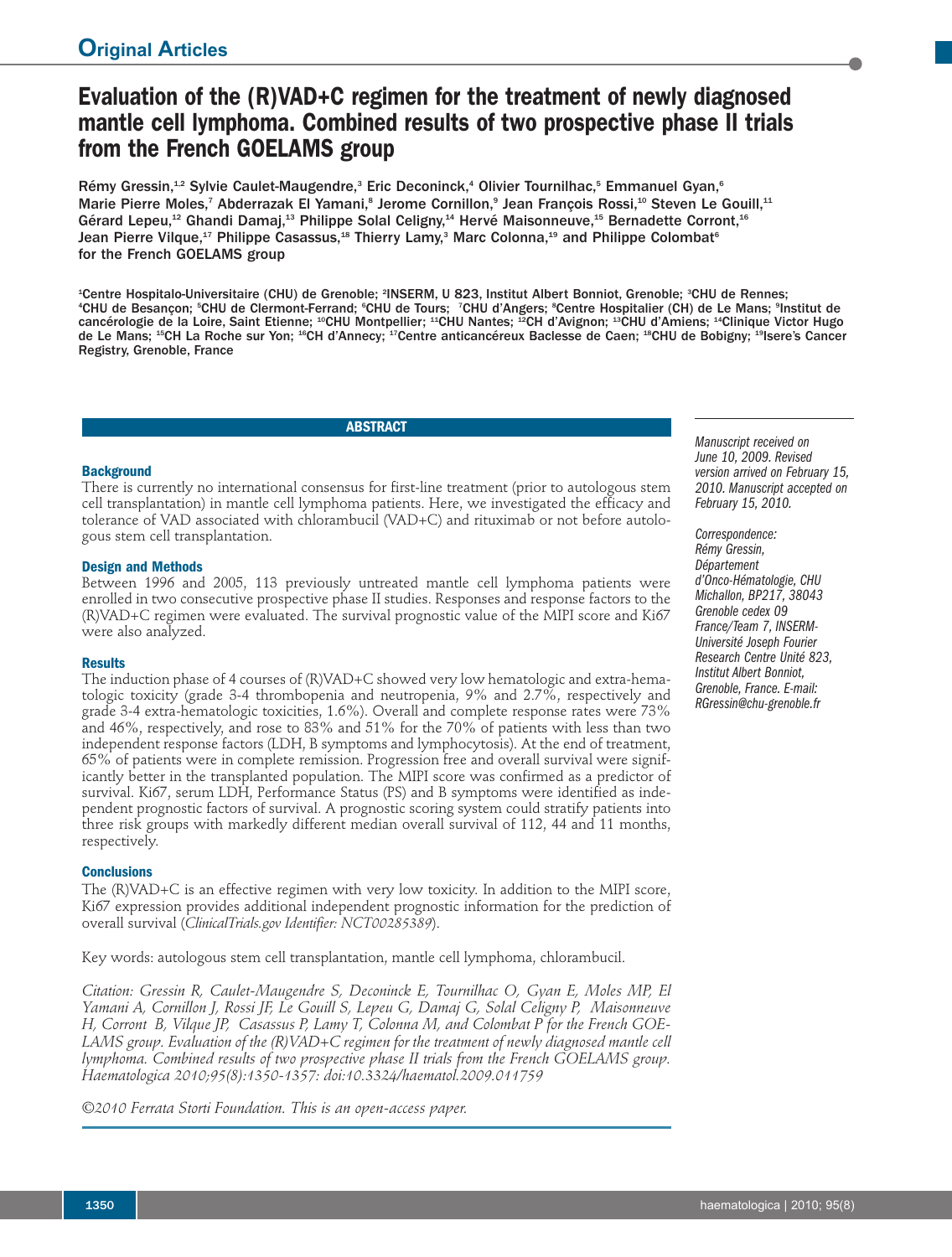Mantle cell lymphoma (MCL) is an aggressive form of lymphoma described in the international WHO classification. <sup>1</sup> Over the last decade the median overall survival (OS) for MCL patients has risen from 3-4 years to five years. <sup>2</sup> A much shorter survival is, however, associated with some histological subtypes, such as blastic variants where median OS is 14 months compared to 53 months for the common forms. 3

There is currently no consensual front-line therapy for MCL. Prior to the introduction of rituximab, and despite the non-superiority of regimens containing anthracyclines, 4,5 the CHOP regimen was initially widely used as the reference treatment in view of its efficacy in aggressive large B-cell lymphoma. Reported overall response (OR) and complete remission rates (CR) range from 57 to 92%, and 7 to 30%, respectively. 6-8 High-dose cytarabine-based regimens, such as DHAP<sup>8</sup> or Hyper-CVAD,<sup>9</sup> have been shown to achieve better responses; around 95% OR and between 38% and 84% CR, respectively. 9,10 However, higher toxicities make these regimens difficult to complete in elderly patients.

Several reports have demonstrated that high-dose consolidation therapy including autologous stem cell transplantation (auto-SCT) improves  $PFS^{8,9,11\cdot15}$  This was confirmed by the European MCL network in a randomized prospective phase III study. <sup>16</sup> Auto-SCT associated to rituximab treatment of molecular relapse has been shown to extend median OS to five years. 17

Here we report the long-term follow-up results of two French GOELAMS studies which evaluated the tolerance and efficacy of the VAD+C regimen with or without rituximab in a total of 113 newly diagnosed MCL patients. $^{18}$ The prognostic value of the recently-devised MIPI score<sup>19</sup> and Ki67 expression status were also evaluated.

#### **Design and Methods**

#### *Study design*

The designs of the LM 1996 and LM2001 trials are summarized in Figure 1. The goal of LM 1996 was to evaluate the efficacy and tolerance of the VAD+C regimen. <sup>18</sup> This trial was opened for patients aged between 18 and 75 years old. The primary objective of LM2001 was to evaluate the association of rituximab to the VAD+C, in terms of efficacy and toxicity in patients under 65 years of age.

In LM1996, all patients underwent an induction phase of treatment including 4 cycles of the VAD+C regimen. The VAD regimen (vincristine 0.4 mg/d, doxorubicine 9 mg/m²/d infused intravenously over four days associated with dexamethasone 20 mg/12h intravenous (IV) or oral (PO) administration on days 1 to 4) was applied every five weeks (d1 to d1) and associated with ten days of chlorambucil 12 mg/d PO from day 20 to day 29 of each cycle. <sup>18</sup> Responses were evaluated after four cycles. All patients showing more than a partial response (over 50%) were eligible for the second phase. During this second phase, patients under 61 years of age received 2 additional cycles of the VAD+C regimen followed four weeks later by high-dose melphalan (140 mg/m $^2$ ) and a fractioned total body irradiation (TBI) (8 grays, 4 fractions) with peripheral blood stem cell (PBSC) support. The fourth VAD cycle did not contain chlorambucil to limit the risk of harvest failure. Patients over 61 years not eligible for high-dose therapy received 4 additional cycles of VAD+C.

In the LM2001 trial, all 39 patients received the VAD+C induction associated to rituximab,  $(375 \text{ mg/m}^2,$  at day 1 of each cycle). PBSC collection was performed as for LM1996 with, in addition, high-dose cyclophosphamide (4 g/m²), mobilization (one course) and *in vivo* purging with one injection of rituximab (375 mg/m2 ). Prior to autologous transplantation, patients received one cycle of RVAD+C and one cycle of VAD+C. The preparative regimen for transplant was identical to that used in the LM1996 trial.

#### *Patients' selection*

From 1996 to 2005, 113 newly diagnosed, previously untreated mantle cell lymphoma patients (according to the WHO classifica- $\text{tion}^1$ ) were enrolled in the two consecutive phase II trials by the French GOELAMS group described above. Ninety patients were included in LM1996 (inclusions proceeded from September 1996 through December 2000) and 39 patients in the LM2001 trial (from September 2003 through December 2005). Additional inclusion criteria were an Ann Arbor (AA) stage II-IV and a performance status (PS) between 0 and 2 according to the ECOG scale. Ann Arbor staging was based on clinical examination, CT scan, bone marrow biopsy and gastric endoscopy. Peripheral blood infiltration was assessed by lymphocyte count. Patients were required to have normal renal (creatinine clearance > 50 mL/mn), cardiac (ventricular ejection fraction > 50%) and hepatic (ASAT/ALAT < 3 times the upper limit) functions. Patients with positivity for HIV, HCV or HBV, or reporting a previous malignancy, were not included. These phase II studies were approved by the ethics committee of Grenoble University Hospital and by the GOELAMS institutional review board (IRB). All recruited patients provided written informed consent.

#### *Tumor analysis*

The initial pathological examination prior to inclusion was performed locally and included morphological analysis and immunohistochemical detection of at least CD20 expression. All diagnoses were reviewed centrally by 3 pathologists from the GOELAMS pathology panel. MCL were classified, according to the criteria of the WHO 2001 classification of Lymphoma, in two groups: the common group with two variants (small cells and marginal zonelike cells) and the blastoid group with the lymphoblastic-like and the pleomorphic variants.

A total of 127 tumors were reviewed (83 lymph nodes and 44 extranodal tissues as follows: bone marrow n=18, spleen n=11, gastrointestinal (GI) tract n=8, tonsils n=3, skin n=1, orbital tumor n=2, salivary gland n=1).

Immunohistochemistry was performed using a labeled streptavidin-biotin-peroxydase system with diamino-benzidin as chromogen (Ultra-tech, Beckman Coulter, Miami, FL, USA). The following monoclonal antibodies were used: anti-CD5 (Novocastra, Newcastle upon Tyne, UK), anti-CD23 (Novocastra), anti-IgD (Dako, Glostrup, Denmark) anti-cyclin D1 CCND1 (Novocastra) and anti-Ki67 (Novocastra). In the LM1996 study, Ki67 immunostaining and quantification were performed by counting a total of one thousand cells in two areas of high Ki67 expression (2x500). The mean Ki67 count (26%) was used as the cut-off that could distinguish two different prognostic groups. In the 2001 trial, Ki67 was quantified by counting 2x250 cells also showing high CCND1 expression. If this first count yielded 20-30% Ki67 positivity (approaching the cut off of 26%), an additional observation of 2x250 cells was performed to confirm the initial count.

#### *Evaluation and response criteria*

Physical examination and complete blood cell count (CBC) preceded each course of (R)VAD. A CT scan was performed after the induction phase and after completion of the treatment plan. A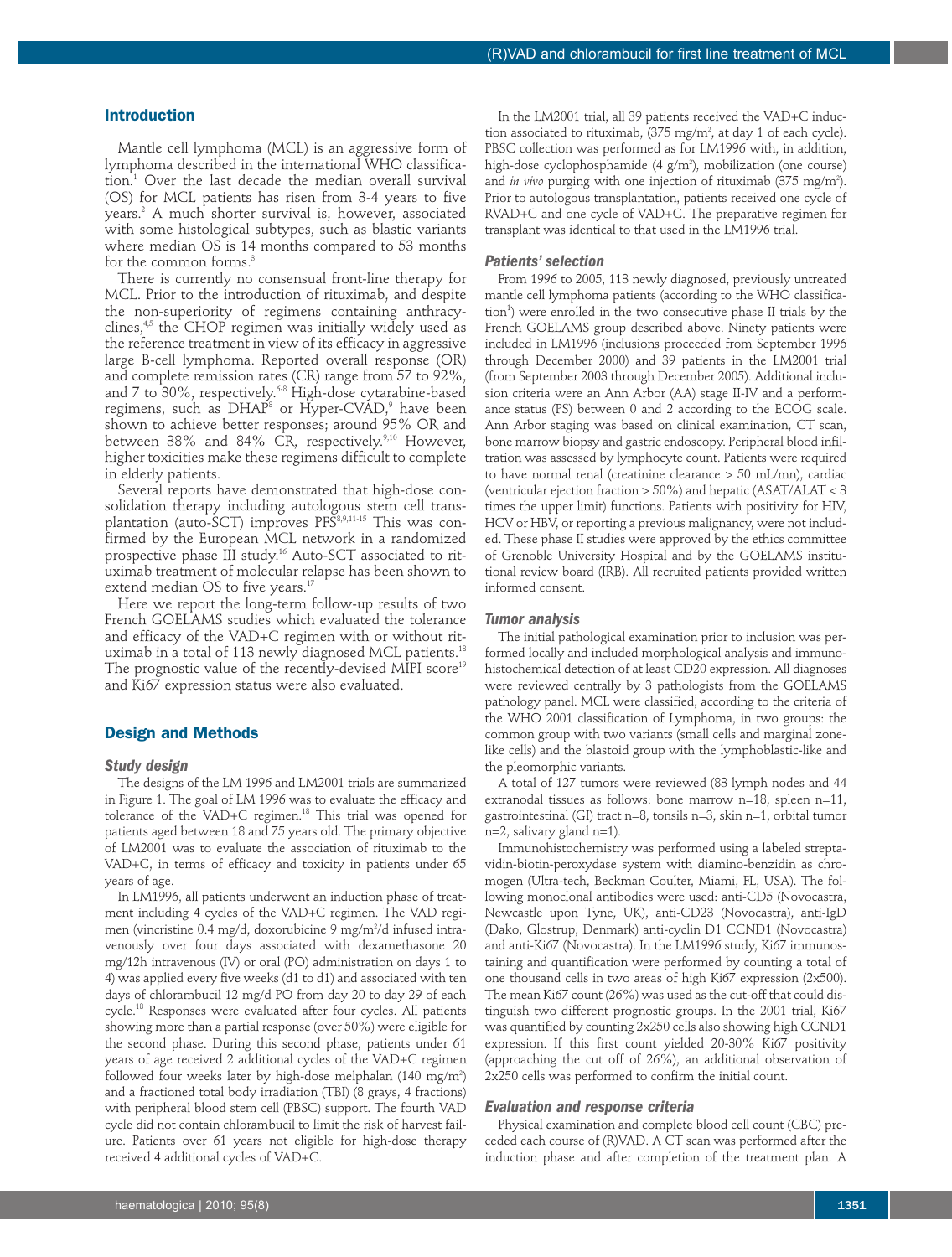bone marrow aspiration was also performed at these checkpoints. Subsequently, follow up was performed every three months during the first year and then every six months, including physical examination and CBC counts each time. CT scans were repeated every six months and bone marrow biopsies once yearly. Response was defined according to the International Working Group criteria.<sup>20</sup>

#### *Statistical and prognostic factor analyses*

Sixteen parameters were analyzed as potential adverse prognostic factors for response rate: age at diagnosis (<61 years *vs*. ≥61 years), sex, pathology subtype (common form *vs*. blastoid variants), lymphocytosis at diagnosis (<5¥109 /L *vs*. ≥5¥109 /L), PS (ECOG 0-1 *vs*. 2), B symptoms, LDH serum level (Normal *vs.* > N), bulky tumor (maximal diameter <10 cm *vs*. ≥10cm), number of extranodal sites (<2 *vs*. ≥2), bone marrow infiltration, GI tract localization, spleen localization, rituximab administration or not, and Ki67 status. Response rate after the induction phase (<50% *vs*. ≥50%) and auto-SCT (yes *vs*. no) were also studied as prognostic factors of survival.

A logistic regression was applied with the SPSS (Chicago, IL, USA) software to identify which factors impacted on the response rate. According to the international response criteria, $^{21}$  the probability of overall survival (OS) was calculated for all patients from day one of the first cycle, until death, and the probability of progression free survival (PFS) until death or progression. OS and PFS were plotted with the StatView software (1998 SAS institute Inc.). Cox's regression analysis with the forward stepwise method was applied with all factors, except the response after induction phase, to establish which clinical or biological factors at diagnosis impacted independently on OS and/or PFS. The log rank test was used to validate an index, determined by independent factors, which was compared with the MIPI score. *P* values lower than 0.05 were considered significant.

#### **Results**

#### *Patients' characteristics*

Patients' characteristics are summarized in Table 1. After pathology review and control of the inclusion/exclusion criteria, 74 patients were included in the LM1996 and all 39 patients of the LM2001 trial were considered eligible for the study. Fourteen patients of the 129 initially selected (15%) were excluded because of initial misdiagnosis (7 patients diagnosed as B chronic lymphocytic leukemia, 4 follicular and 3 marginal zone lymphoma). Two other patients presented exclusion criteria.

Eighty-five patients (75%) were diagnosed as common MCL and 27 (24%) with a blastoid variant. One patient could not be classified because only a bone marrow biopsy was available.

There were 84 males and 29 females (ratio 2.9). All but 4 patients had stage III-IV disease (n=109, 96%). There was bone marrow involvement in 88% of the patients (99/113) and 60% (68/113) showed spleen involvement, 16% (18/113) head/neck or orbit involvement and 18% (20/113) a GI localization (3 with polyposis). Fifty-nine percent of the patients had more than one extranodal site localization. Bulky tumor, defined by a diameter larger than 10 cm, was present in 23% of the cases and 39% of the cases displayed B symptoms. A PS over 1 was observed for 9% of the patients; 38% had increased LDH serum levels. Lymphocytosis over 5×10°/L was observed in 31% of the patients and Ki67 over the defined threshold in 43%. According to the MIPI score, 47% (n=52/110) of the patients were in the low-risk group, 31%  $(n=34/110)$  in the intermediate group and  $22\%$   $(n=24/110)$ in the high-risk group. There was no statistically significant difference in clinical and biological characteristics between the patients receiving the VAD+C regimen without rituximab and those who received rituximab (Table 1). Seventy-eight patients (70%, 78/113) were considered, at diagnosis, to be eligible for intensive therapy, i.e. 39 patients in each trial.

#### *(R)VAD+C toxicity*

Of the 414 VAD+C cycles performed during the induction phase (including rituximab in 150 cycles), 18 (4%) were delayed. WHO grade 3-4 neutropenia and thrombopenia were seen after 35 cycles (8%) and 11 cycles (3%), respectively. Fifteen patients required red blood cell (n=13) or platelet (n=9) transfusion during this phase. All presented with anemia or thrombopenia at diagnosis. The most serious extra-hematologic side effects consisted of WHO grade 3-4 infections (n=8), grade 3 cardiac sideeffects (n=2) and grade 3 transaminase alterations (n=1). Fifty-eight patients had at least one WHO Grade 1-2 gastrointestinal, infectious, neurological, or cardiac sideeffects. No renal complications were reported.

#### *Response rates after 4 (R)VAD+C (induction phase)*

Overall (ORR) and complete (CR/CRu) response rates after 4 cycles of (R)VAD+C were 73% (n=82) and 46% (n=52), respectively. There were no differences in ORR or CR/CRu between the VAD+C and R-VAD+C regimen (73% *vs.* 72% for ORR and 49% *vs*. 44% for CR/Cru, respectively). ORR and CR/CRu did not differ between young (n=78) and elderly patients (n=35): ORR was 70.5% (55/78) and 77% (27/35) (*P*=0.46) and CR/CRu was 44% (34/78) and 48% (17/35) (*P*=0.62). Thirty-one patients (27%) were not eligible for the second phase: one patient died, 12 did not achieve partial response (PR), and 18 progressed while on therapy. The median OS of these patients was ten months.



Figure 1. Study design of the LM 1996 and LM 2001 trials and number of responders at the intermediate and final step of evaluation. N= number of patients recruited in each arm. VAD+C: vincristine 0.4 mg/D, D1 to D4; doxorubicin 9 mg/m<sup>2</sup>/D, D1 to D4; dexamethasone 40 mg/D, D1 to D4; chlorambucil 12 mg/D, D20 to D29 ; 2 cycle delay 35 days. RVAD+C: rituximab 375 mg/m<sup>2</sup>, D1 of each VAD cycle. H1 and H2: stem cell harvest; H1, steady state manner; H2, cyclophosphamide mobilization 4 g/m2 and *in vitro* purge with rituximab 375 mg/m2 . 2(R)VAD+C\*, one RVAD+C followed by one VAD+C. <sup>§</sup>Melphalan 140 mg/m<sup>2</sup> and TBI 8 gy/4 fractions.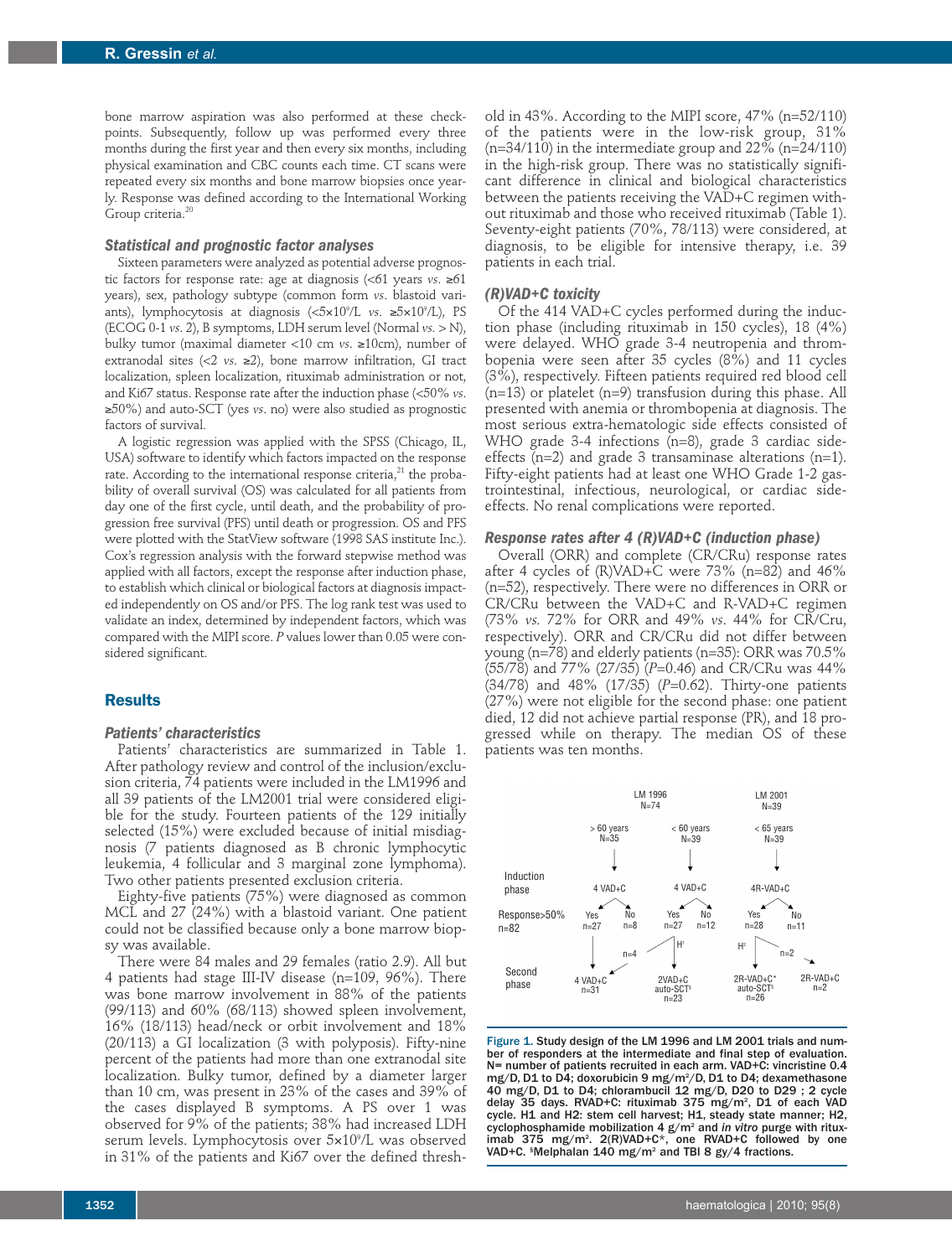Stem cell collection was performed in 52 young patients. A median of 2 cytaphereses were necessary to collect an average  $3.46 \times 10^{6}$  CD34<sup>+</sup> cells/kg (0.9-11.5): 3.34¥106 CD34+ cells/kg (0.9-10.7) in LM1996 and 5.94¥106 CD34+ cells/kg (2.02-11.5) in LM2001. Harvest failed in 3 patients.

#### *Response rate at the end of the treatment plan*

Out of the 82 responding patients, 33 were not transplanted. Among them, 31 received a total of 8 cycles of VAD+C without rituximab (27 elderly and 4 young patients of LM 1996) and 2 young patients of LM 2001 received a total of 6 cycles of R-VAD+C.

Forty-nine young patients were transplanted: 23 of LM1996 patients received 6 cycles of VAD+C and 26 of LM2001 patients received 6 cycles of R-VAD+C before auto-SCT. Six patients did not receive the scheduled auto-SCT because of stem cell mobilization failure (n=3), protocol violation (n=1), coronary thrombosis (n=1) or metastatic carcinoma (n=1).

For the 33 patients treated with (R)VAD+C alone, disease status at the end of treatment was CR/CRu in 29 cases (88%), PR in one case and three progressions. For the 49 transplanted patients, the disease status at the end of the treatment was CR/CRu in 44 cases (89%), PR in 3 cases, one progression and one death. In summary, 73 of the 113 patients (66%) were in CR/CRu after the end of treatment.

#### *Overall survival and progression free survival*

The final analyses were performed in December 2007 and September 2009 for LM 1996 and LM 2001, respectively. The median follow up (FU) for the 39 living patients was 62 months (104 and 53 months, respectively, for LM1996 and LM2001 patients). The 3-year OS rate of the 113 patients was 62% (IC 95%, 46-68%) and median OS was 52 months. For the 78 young patients, the 3-year OS rate was 66.5% with a median OS of 63 months while for the 35 elderly patients treated with 8 VAD+C without rituximab these values were 51% and 36 months, respectively (Figure 2A). OS was significantly better for the 49 transplanted patients compared to 64 non-transplanted patients: 3-year OS=81% (95%CI, 50-90%) *vs*. 47% (95%CI, 37 to 56%) *P*<0.0001 (Figure 2B). The PFS was also significantly better for patients who received auto-SCT: 3-year FS = 62% (95%IC, 28-68%) *vs*. 6% (95% IC, 2-12%) *P*<0.0001 (Figure 2C).

For the 35 elderly patients, 3-year PFS and median PFS were 11% and 16 months, respectively. For the 49 transplanted patients there was a trend to a better PFS for those receiving rituximab prior to auto-SCT (*P*=0.054) (Figure 3A) which did not translate into a better OS (*P*=0.49) (Figure 3B).

#### *Response factors to the induction phase and prognostic factors for survival*

Predictive factors of response to the 4 cycles of induction were analyzed. Logistic regression analyses identified three independent factors: LDH (*P*=0.009), B symptoms (*P*=0.007) and lymphocytosis (*P*=0.05). The ORR and CR/CRu between 78 patients (70%) with few adverse response factors (RF) (0 or 1) and 35 patients (30%) with high RF (2 or 3) were statistically different: ORR 83% with few RF *vs*. 47% with high RF (*P*=0.001) and CR/CRu 51% for few RF *vs*. 31% (*P*=0.047).

We next analyzed prognostic factors (PF) influencing OS. In a monoparametric analysis, eight PF had a significant impact: response to the induction phase, auto-SCT, PS, lymphocytosis more than 5×10°/L, presence of B symptoms, elevated LDH, spleen involvement and Ki67 expression. In a multiparametric Cox's regression model, four independent PF influenced OS: LDH level, Ki67 proliferation index, PS and B symptoms. It is, therefore, possible to propose a "GOELAMS index" of MCL prognostic factors related to the number of pejorative PF observed at diagnosis within these four criteria: Ki67>26%, ECOG>1, B symptoms and LDH>N. This allowed an OS prognostic index to be defined that stratified patients into three statistically significant distinct risk groups (Figure 4A, *P*<0.0001): group 1 (16 patients with 3-4 PF) with a median OS of 11 months, group 2 (64 patients with 1-2 PF) with a median OS of 44 months and group 3 (33 patients without any PF) with a median OS of 112 months.

The MIPI score, applied to 110 patients of our cohort, was efficient in distinguishing three independent prognostic groups: the high-risk group (n=24) had a median OS of 20 months, the intermediate group (n=34) had a median OS of 42 months and the low-risk group (n=52) had a median OS of 75 months (Figure 4B).

#### **Discussion**

In this study, 113 previously untreated mantle cell lymphoma patients were enrolled into two consecutive phase II prospective studies in order to explore the efficacy and tolerance of the VAD+C regimen, previously tested in

#### Table 1. Patients' and tumor characteristics.

| <b>Clinical presentation</b><br><b>Trial</b> | $n/N$ (%)<br><b>LM2001</b><br>$N = 39$ | $n/N$ (%)<br><b>LM1996</b><br>$N=74$ | P  |
|----------------------------------------------|----------------------------------------|--------------------------------------|----|
| Sex, male                                    | 27/39 (70)                             | 57/74 (77)                           | ns |
| Ann Arbor Stage III-IV                       | 36/39(92)                              | 73/74 (98)                           | ns |
| Bone marrow infiltration                     | 35/39 (89)                             | 64/74 (86)                           | ns |
| Spleen localization                          | 24/39 (61)                             | 44/72 (60)                           | ns |
| GI tract localization                        | 8/39(20)                               | 12/74(16)                            | ns |
| Head and neck localization                   | 3/39(8)                                | 12/74(16)                            | ns |
| Extra nodal sites $>1$                       | 23/39 (59)                             | 43/73 (59)                           | ns |
| Bulky $> 10$ cm                              | 8/39(20)                               | 18/74 (24)                           | ns |
| $ECOG$ status $>1$                           | 2/39(5)                                | 8/73(11)                             | ns |
| <b>B</b> symptoms                            | 15/39 (39)                             | 29/74 (39)                           | ns |
| $LDH$ level $> N$                            | 16/39(42)                              | 27/72 (37)                           | ns |
| Lymphocytes $> 5 \times 10^9$ /L             | 9/39(23)                               | 26/74 (35)                           | ns |
| MIPI low; int; high $(\%)$                   | 58;29;13                               | 42;32;26                             | ns |
| Tumor characteristics                        |                                        |                                      |    |
| <b>Blastoid subtype</b>                      | 12/39(31)                              | 15/73(21)                            | ns |
| CD5 positive                                 | 35/39 (90)                             | 72/74 (97)                           | ns |
| CD10 negative                                | 25/25 (100)                            | 66/66 (100)                          | ns |
| CD23 negative                                | 36/37 (97)                             | 65/69(94)                            | ns |
| <b>BCL1</b> positive                         | 28/29 (97)                             | 68/74 (92)                           | ns |
| Ki67 > 26%                                   | 14/33 (42)                             | 30/70 (43)                           | ns |

*n,number of patients with informative characteristics;N,number of patients studied.GI, gastro-intestinal; ECOG, Eastern Cooperative Oncology Group; LDH, lactatehydrogenase; ns ,not statistically significant (P>0.05)*.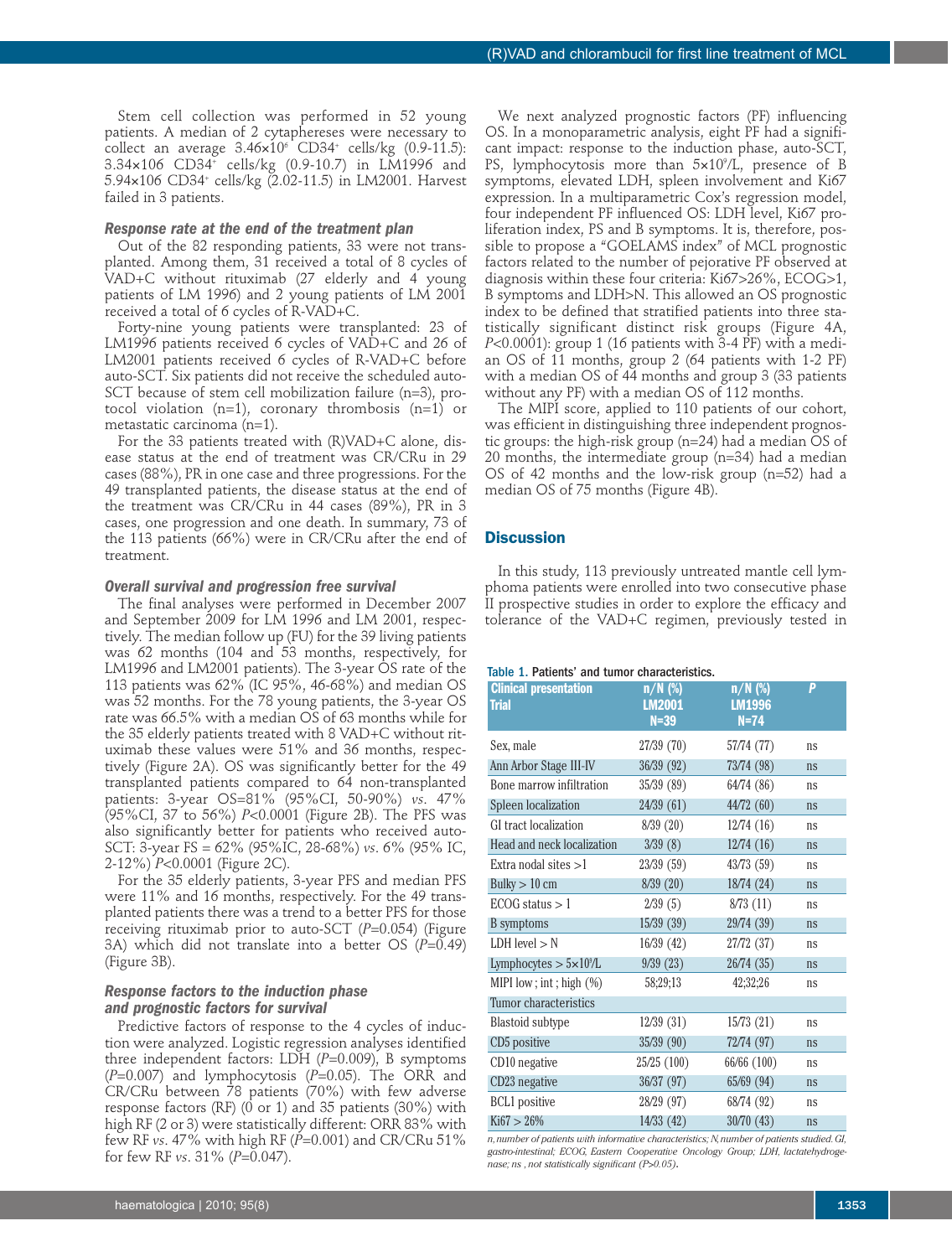relapsed patients, <sup>18</sup> with or without addition of rituximab.

With 73% and 46% ORR and CR rates, respectively, 4 cycles of the (R)VAD+C compared favorably with 6 cycles of CHOP. 8,16 However 70% of our patients (n=78) with less than 2 independent response factors integrating LDH level, B symptoms and lymphocyte count had response rates close to 6 cycles of RCHOP<sup>22,23</sup>, with a more favorable toxicity profile (Table 2). Moreover, the median OS (36 months) and PFS (16 months) of our 35 elderly patients treated with 8 cycles of VAD+C without rituximab was similar to that reported in the literature with 6 CHOP or 6 RCHOP cycles. 22,23 Rituximab did not improve the response rate of the VAD+C regimen in this study. One reason could be a trend to a higher MIPI score for patients treated with rituximab (Table 1). Indeed, rituximab has been reported to improve all other regimens in first line (CHOP, DHAP or HyperCVAD) (Table 2).<sup>22,24,26</sup> As expect-









Figure 2. (A) Overall Survival (OS) as intent to treat of 78 young and 35 elderly patients receiving first-line (R)VAD+C regimen followed or not by auto-SCT. (B) Overall survival. (C) Progression free survival, of the 49 transplanted patients (Tr) versus 64 non-transplanted patients (no Tr).

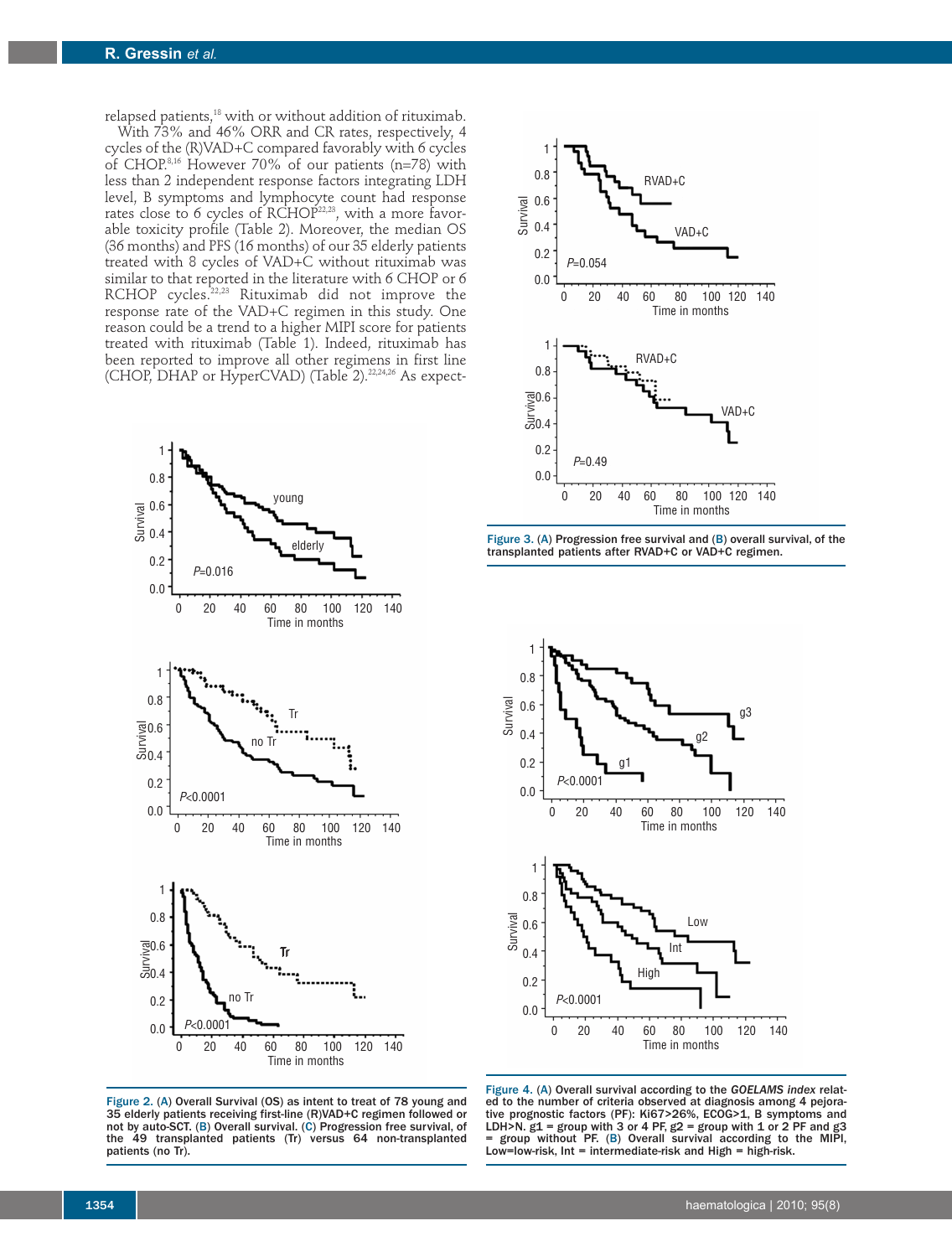| <b>Authors</b>                        | <b>Phase</b> | <b>Regimen</b>                            |          | <b>Results</b> |           | <b>Hematol Tox</b><br>Grade 3-4 (%) |                            |
|---------------------------------------|--------------|-------------------------------------------|----------|----------------|-----------|-------------------------------------|----------------------------|
|                                       |              |                                           |          | <b>CR/CRu</b>  | <b>OR</b> | <b>Thrombo</b>                      | <b>Neutro</b>              |
| Lenz et al., 2005 <sup>16</sup>       | III          | CHOPX6<br>$R$ -CHOP $x$ 6                 | 60<br>62 | 34             | 75<br>94  | 8<br>$\mathcal{D}$                  | 62<br>63                   |
| Howard et al., $2002^{23}$            | II           | $R$ -CHOP $x$ 6                           | 40       | 40             | 88        | nr                                  | nr                         |
| Khouri er al., 1998 <sup>9</sup>      | H            | HCVAD x 2<br>$+$ MtxAraC x 2 <sup>*</sup> | 45       | 38             | 93        | $85/46**$                           | 100                        |
| Romaguera et al., 2005 <sup>24</sup>  | $\mathbf{I}$ | R-HCVAD x 3-4<br>$+$ R-MtxAraC x 3-4*     | 97       | 87             | 97        | $28-37/c***$<br>$37 - 57/c$         | $35 - 61/c$<br>$59 - 71/c$ |
| Lefrere et al., $2002^{10}$           | II           | CHOP-DHAPx4                               | 21       | 84             | 92        | 100                                 | 29                         |
| De Guibert et al., 2006 <sup>25</sup> | $\mathbf{I}$ | R-DHAPx4                                  | 24       | 92             | 96        | nr                                  | nr                         |
| Geisler $2008^{17}$                   | H            | RmaxiCHOP-RHDAraC                         | 160      | 54             | 96        | nr                                  | nr                         |
| Gressin et al., present study         | $\mathbf{I}$ | $R-VAD+C X 4$<br>/VAD+C $x$ 4             | 113      | 46             | 73        | 9                                   | 2.7                        |
|                                       |              | $(R)$ VAD+C less than 2 RF****            | 78       | 51             | 83        |                                     |                            |

Table 2. Selected trials of the main different (R)-Chemotherapy protocols used in first line for mantle cell lymphoma comparing efficacy and hematologic toxicity.

Hematol Tox, Hematologic toxicities (NCI criteria). %, percentage of patients showing a grade 3-4 toxicity nr, not reported. \*alternated regimen. \*\*85% after HCVAD/ 43% after<br>MtxAraC . \*\*\*/c,% percentage of patients showin *B symptoms and lymphocytosis>5x109 /L.*

ed, the efficacy was lower than that observed for highdose cytarabine-containing regimens R-Hyper-CVAD or R-DHAP.<sup>8,24,25</sup> However, the low toxicity profile observed means the (R)VAD+C regimen offers a good efficacy/tolerance ratio particularly recommended for elderly patients. RVAD+C has to be compared with other combination regimens which have shown a good efficacy in first line for elderly patients. The RFC regimen is currently compared to RCHOP in a phase III study of the EU MCL network. The British national cancer research network is completing a phase II trial that compares FC with or without rituximab in order to evaluate the impact of rituximab in non-transplanted MCL patients. Of note, the bendamustin-rituximab (BR) regimen has shown a good efficacy/toxicity profile on indolent lymphoma including MCL in relapse and was recently reported as effective as RCHOP in first line.<sup>27,28</sup>

This study confirms that intensive strategies including auto-SCT prolong PFS, as previously demonstrated in a randomized study conducted by the European MCL network. <sup>16</sup> We also demonstrated a better OS in transplanted patients; but these were non-randomized trials and the populations of transplanted and non-transplanted patients differed by age. The 3-year OS and PFS rates (81% and 62%, respectively) of the 49 transplanted patients were comparable to those previously published. 8,16,17,26 Unlike the recent study previously reported by the Nordic group, no survival plateau was observed in our study. <sup>17</sup> The use of rituximab before auto-SCT seemed to give a PFS advantage as recently reported. 29,30 We also observed, as published by Murali *et al.*, long-term relapses with up to ten years of follow up in patients who did not benefit from auto-SCT. <sup>31</sup> In this setting, maintenance therapy strategies or treatment of molecular relapses as recently published are of particular interest. 32

In addition to confirming the prognostic value of the MIPI score, this work shows that additional important prognostic information can be obtained from quantifying Ki67 expression, in agreement with recent studies from the EU MCL network and German low-grade lymphoma study group (GLSG). <sup>19</sup> Recent recommendations to assess the Ki67 index have been published by the MCL network. <sup>33</sup> We used very similar screening procedures for Ki67 evaluation. Ki67 expression, together with three additional parameters available at diagnosis ( $PS > 1$ , presence of B symptoms, elevated serum LDH), was combined into a new scoring system that proved particularly powerful for the identification of very high- and low-risk patients, respectively. Of note, the 26% threshold for Ki67 expression is very close to that (30%) reported by the EU MCL network and the GLSG. <sup>34</sup> The very high-risk group could benefit from more intensive treatment strategies such as allogeneic stem cell transplantation which has shown promise in relapsed MCL. 35-37 Conversely, low-risk patients could benefit from less intensive (continuous) treatment regimens, and the (R)VAD+C could be a good option in this setting. 38

In conclusion, this study demonstrates the low toxicity and efficacy of the (R)VAD+C regimen as first-line therapy in mantle cell lymphoma patients. This regimen can be considered an efficient therapeutic option especially for elderly patients and for low-risk younger patients scheduled to undergo auto-SCT. However, it is reasonable to propose that younger patients would benefit from more intensive treatment programs such as R-DHAP or RmaxiCHOP-RHDAraC followed by auto-SCT. 17,25 Refinement of the current prognostic scoring systems for MCL could be very useful to accurately assign MCL patients to appropriate treatment plans as early as possible, particularly in the younger patient group.

#### *Acknowledgments*

*The GOELAMS group acknowledges the following clinicians for their significant contributions to this study: Dr. Dutel JL; Dr. de Jaureguiberry JP; Dr. Maloisel F; Dr.Rodon P; Dr. Thyss A; Pr. Feugier P; Dr. Le Maignan C; Dr. Caillères S; Dr. Lucas V; Dr. Grulois I; Dr.Bellange A and Dr. Ghandour.C ; The GOE-*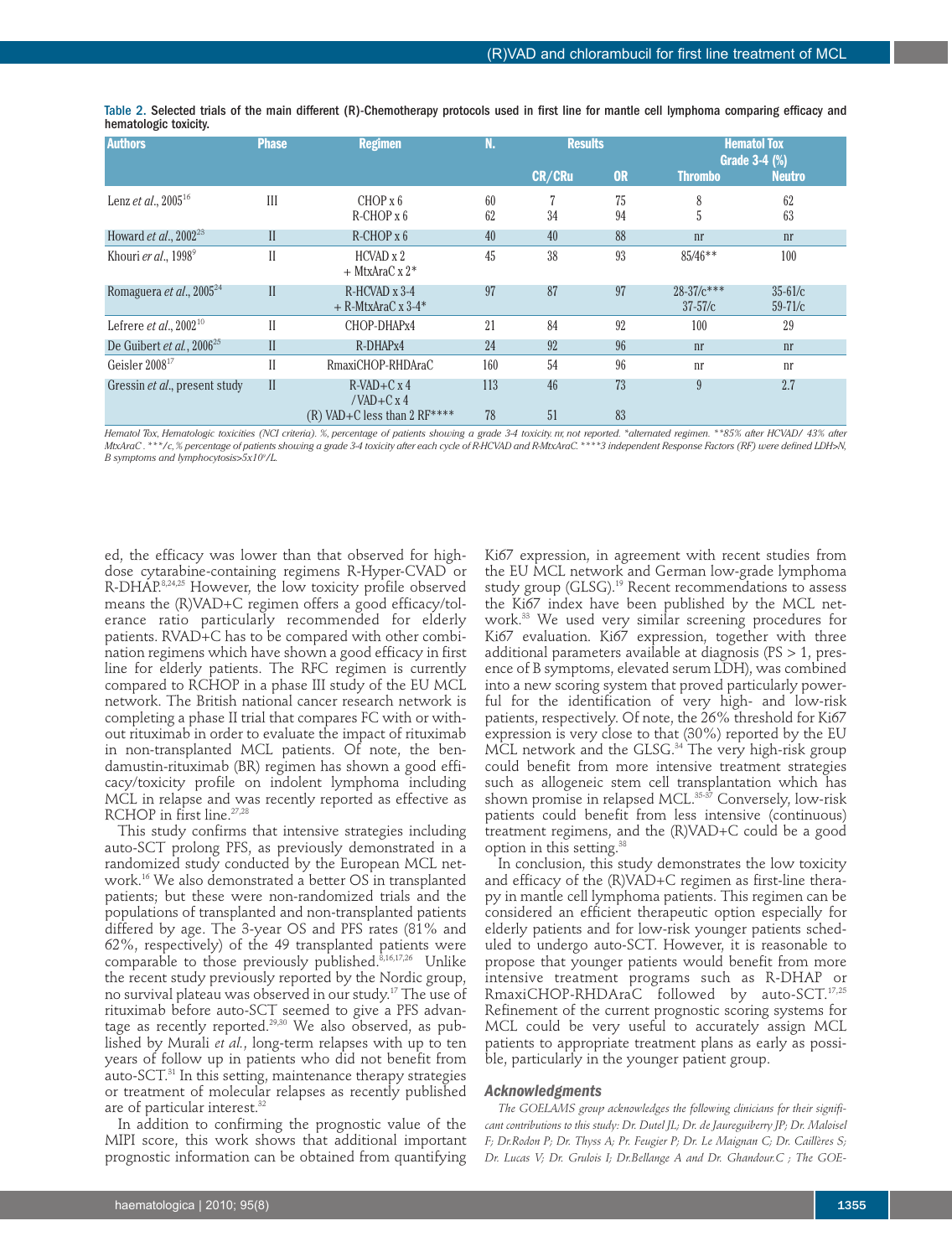*LAMS acknowledges the following pathologists for their participation sending slides or blocks for the histological review and study: Angonin R, Peoc'h M, Déchelotte P, Kemeny JL, Rousselet MC, Lefrancq T, De Muret A, Boucheron S, Gentil-Perret A, Mosnier JF, Fabiani B, Michenet P, Patey M, Eric Keddari, Fonck A, Memeteau F, Kambouchner M, Lagorce , Marck MF, Raymond-Gellé MF, Tas P, Chenard-Neu MP, Eloit S, Corvasier P, Julié C, Lhuintre P, Petit J, Fabre-Bocquentin B, Cazal-Hatem D, Rousset T, Lemaire JC, Akpo-Alavo B, Douvin D. We thank particularly the colleagues of the pathological review board: Dr Fanny Gaillard, Dr Josette Brière, Dr Martine Raphael (for the first trial) and the assistance of Dr S Saïkali. We are very grateful to the data managers of the GOE-LAMS group, in particular Valérie Rolland. We thank Dr. Mary Callanan, Prof. Marie-Christine Béné, and Prof. Jean-Yves Cahn for critically reviewing the manuscript and for English editing. We express sincere thanks to Prof. Jean-Jacques Sotto for his constant support and encouragement of this work.*

#### **Authorship and Disclosures**

RG designed the trial; SC-M reviewed all the pathologic samples; RG, ED, OT, EG, MP, AE-Y, JC, JFR, SLG, GL, GD, PSC, HM, BC, JPV, PC, TL and PC were involved in the care of patients, the collections and the validation of the clinical data with the clinical research associates of the Goelams group; MC has provided statistical analysis; RG, SLG, TL and PC wrote the manuscript; all the authors have checked the final version of the manuscript.

JFR received honooraria from HOSPIRA; RG and TLdLC received honoraria from CELGENE.

The other authors reported no potential conflicts of interest.

#### **References**

- 1. Harris NL, Jaffe ES, Diebold J, Flandrin G, Muller-Hermelink HK, Vardiman J, et al. The World Health Organization classification of neoplasms of the hematopoietic and lymphoid tissues: report of the Clinical Advisory Committee meeting--Airlie House, Virginia, November, 1997. Hematol  $.2000;1(1).53-66.$
- 2. Herrmann A, Hoster E, Zwingers T, Brittinger G, Engelhard M, Meusers P, et al. Improvement of overall survival in advanced stage mantle cell lymphoma. J Clin Oncol. 2009;27(4):511-8.
- 3. Bernard M, Gressin R, Lefrere F, Drenou B, Branger B, Caulet-Maugendre S, et al. Blastic variant of mantle cell lymphoma: a rare but highly aggressive subtype. Leukemia. 2001;15(11):1785-91.
- 4. Meusers P, Engelhard M, Bartels H, Binder T, Fulle HH, Gorg K, et al. Multicentre randomized therapeutic trial for advanced centrocytic lymphoma: anthracycline does not improve the prognosis. Hematol Oncol. 1989;7(5):365-80.
- 5. Zucca E, Roggero E, Pinotti G, Pedrinis E, Cappella C, Venco A, et al. Patterns of survival in mantle cell lymphoma. Ann Oncol. 1995;6(3):257-62.
- 6. Majlis A, Pugh WC, Rodriguez MA, Benedict WF and Cabanillas F. Mantle cell lymphoma: correlation of clinical outcome and biologic features with three histologic variants. J Clin Oncol. 1997;15(4):1664-71.
- 7. Hiddemann W, Unterhalt M, Herrmann R, Woltjen HH, Kreuser ED, Trumper L, et al. Mantle-cell lymphomas have more widespread disease and a slower response to chemotherapy compared with follicle-center lymphomas: results of a prospective comparative analysis of the German Low-Grade Lymphoma Study Group. J Clin Oncol. 1998;16(5):1922-30.
- 8. Lefrere F, Delmer A, Levy V, Delarue R, Varet B and Hermine O. Sequential chemotherapy regimens followed by highdose therapy with stem cell transplantation in mantle cell lymphoma: an update of a Haematologica. 2004;89(10):1275-6.
- 9. Khouri IF, Romaguera J, Kantarjian H, Palmer JL, Pugh WC, Korbling M, et al. Hyper-CVAD and high-dose methotrexate/cytarabine followed by stem-cell transplantation: an active regimen for aggressive

mantle-cell lymphoma. J Clin Oncol. 1998;16(12):3803-9.

- 10. Lefrere F, Delmer A, Suzan F, Levy V, Belanger C, Djabarri M, et al. Sequential chemotherapy by CHOP and DHAP regimens followed by high-dose therapy with stem cell transplantation induces a high rate of complete response and improves event-free survival in mantle cell lymphoma: a prospective study. Leukemia. 2002;16(4):587-93.
- 11. Milpied N, Gaillard F, Moreau P, Mahe B, Souchet J, Rapp MJ, et al. High-dose therapy with stem cell transplantation for mantle cell lymphoma: results and prognostic factors, a single center experience. Bone Marrow Transplant. 1998;22(7):645-50.
- 12. Freedman AS, Neuberg D, Gribben JG, Mauch P, Soiffer RJ, Fisher DC, et al. Highdose chemoradiotherapy and anti-B-cell monoclonal antibody-purged autologous bone marrow transplantation in mantle-cell lymphoma: no evidence for long-term remission. J Clin Oncol. 1998;16(1):13-8.
- 13. Andersen NS, Pedersen L, Elonen E Johnson A, Kolstad A, Franssila K, et al. Primary treatment with autologous stem cell transplantation in mantle cell lymphoma: outcome related to remission pretransplant. Eur J Haematol. 2003;71(2):73- 80.
- 14. Vandenberghe E, Ruiz de Elvira C, Loberiza FR, Conde E, Lopez-Guillermo A, Gisselbrecht C, et al. Outcome of autologous transplantation for mantle cell lymphoma: a study by the European Blood and Bone Marrow Transplant and Autologous Blood and Marrow Transplant Registries. Br J Haematol. 2003;120(5):793-800.
- 15. Mangel J, Leitch HA, Connors JM, Buckstein R, Imrie K, Spaner D, et al. Intensive chemotherapy and autologous stem-cell transplantation plus rituximab is superior to conventional chemotherapy for newly diagnosed advanced stage mantlecell lymphoma: a matched pair analysis. Ann Oncol. 2004;15(2):283-90.
- 16. Dreyling M, Lenz G, Hoster E, Van Hoof A, Gisselbrecht C, Schmits R, et al. Early con-<br>solidation by myeloablative myeloablative radiochemotherapy followed by autologous stem cell transplantation in first remission significantly prolongs progression-free survival in mantle-cell lymphoma: results of a prospective randomized trial of the<br>European MCL Network. Blood European MCL Network. Blood. 2005;105(7):2677-84.
- 17. Geisler CH, Kolstad A, Laurell A, Andersen NS, Pedersen LB, Jerkeman M, et al. Longterm progression-free survival of mantle cell lymphoma after intensive front-line immunochemotherapy with in vivopurged stem cell rescue: a nonrandomized phase 2 multicenter study by the Nordic Lymphoma Group. Blood. 2008;112(7): 2687-93.
- 18. Gressin R, Legouffe E, Leroux D, Jacob MC, Swiercz P, Peoch M, et al. Treatment of mantle-cell lymphomas with the VAD +/ chlorambucil regimen with or without subsequent high-dose therapy and peripheral blood stem-cell transplantation. Ann Oncol. 1997;8 (Suppl 1):103-6.
- 19. Hoster E, Dreyling M, Klapper W, Gisselbrecht C, van Hoof A, Kluin-Nelemans HC, et al. A new prognostic index (MIPI) for patients with advancedstage mantle cell lymphoma. Blood. 2008;111(2):558-65.
- 20. Cheson BD, Horning SJ, Coiffier B, Shipp MA, Fisher RI, Connors JM, et al. Report of an international workshop to standardize response criteria for non-Hodgkin's lymphomas. NCI Sponsored International Working Group. J Clin Oncol. 1999;17(4): 1244.
- 21. Cheson BD, Pfistner B, Juweid ME, Gascoyne RD, Specht L, Horning SJ, et al. Revised response criteria for malignant lymphoma. J Clin Oncol. 2007;25(5):579-86.
- 22. Lenz G, Dreyling M, Hoster E, Wormann B, Duhrsen U, Metzner B, et al. Immunochemotherapy with rituximab and cyclophosphamide, doxorubicin, vincristine, and prednisone significantly improves response and time to treatment failure, but not long-term outcome in patients with previously untreated mantle cell lymphoma: results of a prospective randomized trial of the German Low Grade Lymphoma Study Group (GLSG). J Clin Oncol. 2005;23(9):1984-92.
- 23. Howard OM, Gribben JG, Neuberg DS, Grossbard M, Poor C, Janicek MJ, et al. Rituximab and CHOP induction therapy for newly diagnosed mantle-cell lymphoma: molecular complete responses are not predictive of progression-free survival. J Clin Oncol. 2002;20(5):1288-94.
- 24. Romaguera JE, Fayad L, Rodriguez MA, Broglio KR, Hagemeister FB, Pro B, et al. High rate of durable remissions after treatment of newly diagnosed aggressive mantle-cell lymphoma with rituximab plus